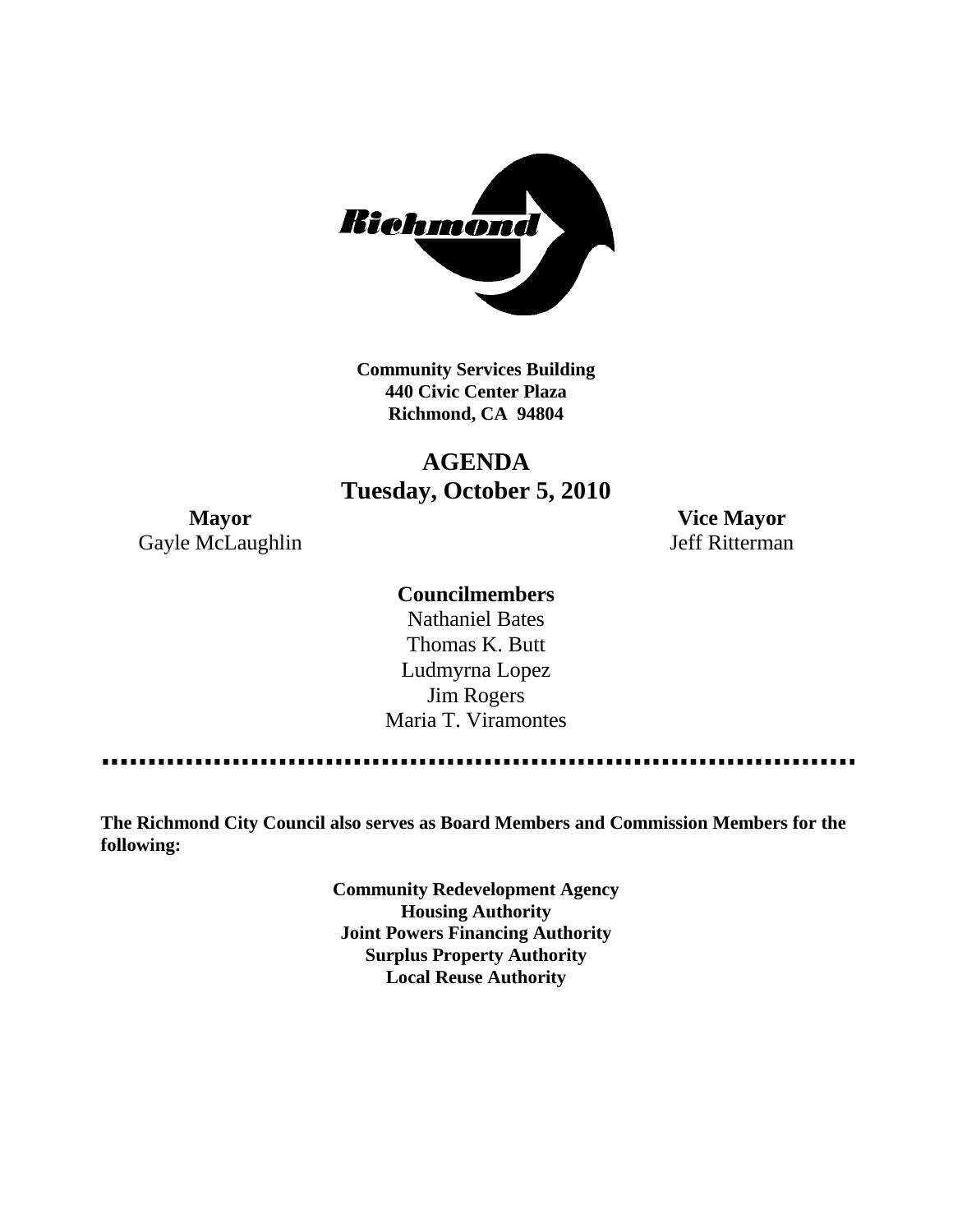# **MEETING PROCEDURES**

The City of Richmond encourages community participation at its City Council meetings and has established procedures that are intended to accommodate public input in a timely and time-sensitive way. As a courtesy to all members of the public who wish to participate in City Council meetings, please observe the following procedures:

**PUBLIC COMMENT ON AGENDA ITEMS:** Anyone who desires to address the City Council on items appearing on the agenda must complete and file a pink speaker's card with the City Clerk **prior** to the City Council's consideration of the item. Once the City Clerk has announced the item and discussion has commenced, no person shall be permitted to speak on the item other than those persons who have submitted their names to the City Clerk. Your name will be called when the item is announced for discussion. **Each speaker will be allowed TWO (2) MINUTES to address the City Council on NON-PUBLIC HEARING items listed on the agenda.**

**OPEN FORUM FOR PUBLIC COMMENT:** Individuals who would like to address the City Council on matters not listed on the agenda or on **Presentations, Proclamations and Commendations, Report from the City Attorney, or Reports of Officers** may do so under Open Forum. All speakers must complete and file a pink speaker's card with the City Clerk **prior** to the commencement of Open Forum. **The amount of time allotted to individual speakers shall be determined based on the number of persons requesting to speak during this item. The time allocation for each speaker will be as follows: 15 or fewer speakers, a maximum of 2 minutes; 16 to 24 speakers, a maximum of 1 and one-half minutes; and 25 or more speakers, a maximum of 1 minute.**

#### **SPEAKERS ARE REQUESTED TO OCCUPY THE RESERVED SEATS IN THE FRONT ROW BEHIND THE SPEAKER'S PODIUM AS THEIR NAME IS ANNOUNCED BY THE CITY CLERK.**

**CONSENT CALENDAR:** Consent Calendar items are considered routine and will be enacted, approved or adopted by one motion unless a request for removal for discussion or explanation is received from the audience or the City Council. A member of the audience requesting to remove an item from the Consent Calendar must complete and file a speaker's card with the City Clerk **prior to the City Council's consideration of Agenda Review.** An item removed from the Consent Calendar may be placed anywhere on the agenda following the City Council's agenda review.

*The City Council's adopted Rules of Procedure recognize that debate on policy is healthy; debate on personalities is not. The Chairperson has the right and obligation to cut off discussion that is too personal, too loud, or too crude.*

**\*\*\*\*\*\*\*\*\*\*\*\*\*\*\*\*\*\*\*\*\*\*\*\*\*\*\*\*\*\*\*\*\*\*\*\*\*\*\*\*\*\*\*\*\*\*\*\*\*\*\*\*\*\*\*\*\*\***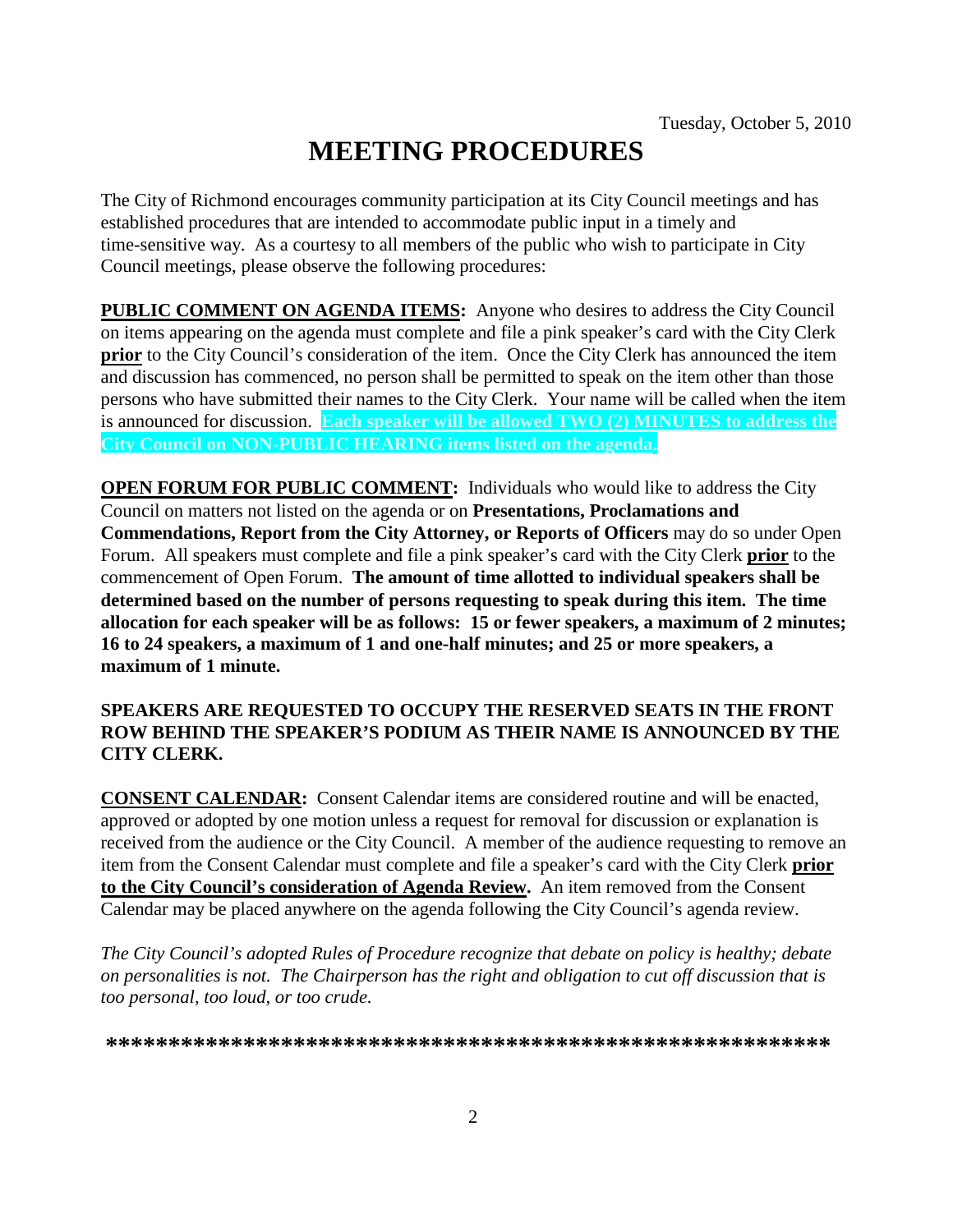# **EVENING OPEN SESSION**

6:00 p.m.

#### **A. ROLL CALL**

#### **B. PUBLIC COMMENT**

#### **C. ADJOURN TO CLOSED SESSION**

## **CLOSED SESSION**

Shimada Room of the Community Services Building

#### **A. CITY COUNCIL**

**A-1.** LIABILITY CLAIMS - PENDING LITIGATION (Government Code Section 54956.9):

Janeth Perez vs. City of Richmond

**A-2.** CONFERENCE WITH LEGAL COUNSEL - EXISTING LITIGATION (Subdivision [a] of Government Code Section 54956.9):

Arce vs. City of Richmond

#### **B. RICHMOND JOINT POWERS FINANCING AUTHORITY AND THE RICHMOND COMMUNITY REDEVELOPMENT AGENCY**

**B-1.** CONFERENCE WITH LEGAL COUNSEL - ANTICIPATED LITIGATION (Initiation of litigation pursuant to Subdivision (c) of Government Code Section 54956.9):

One Case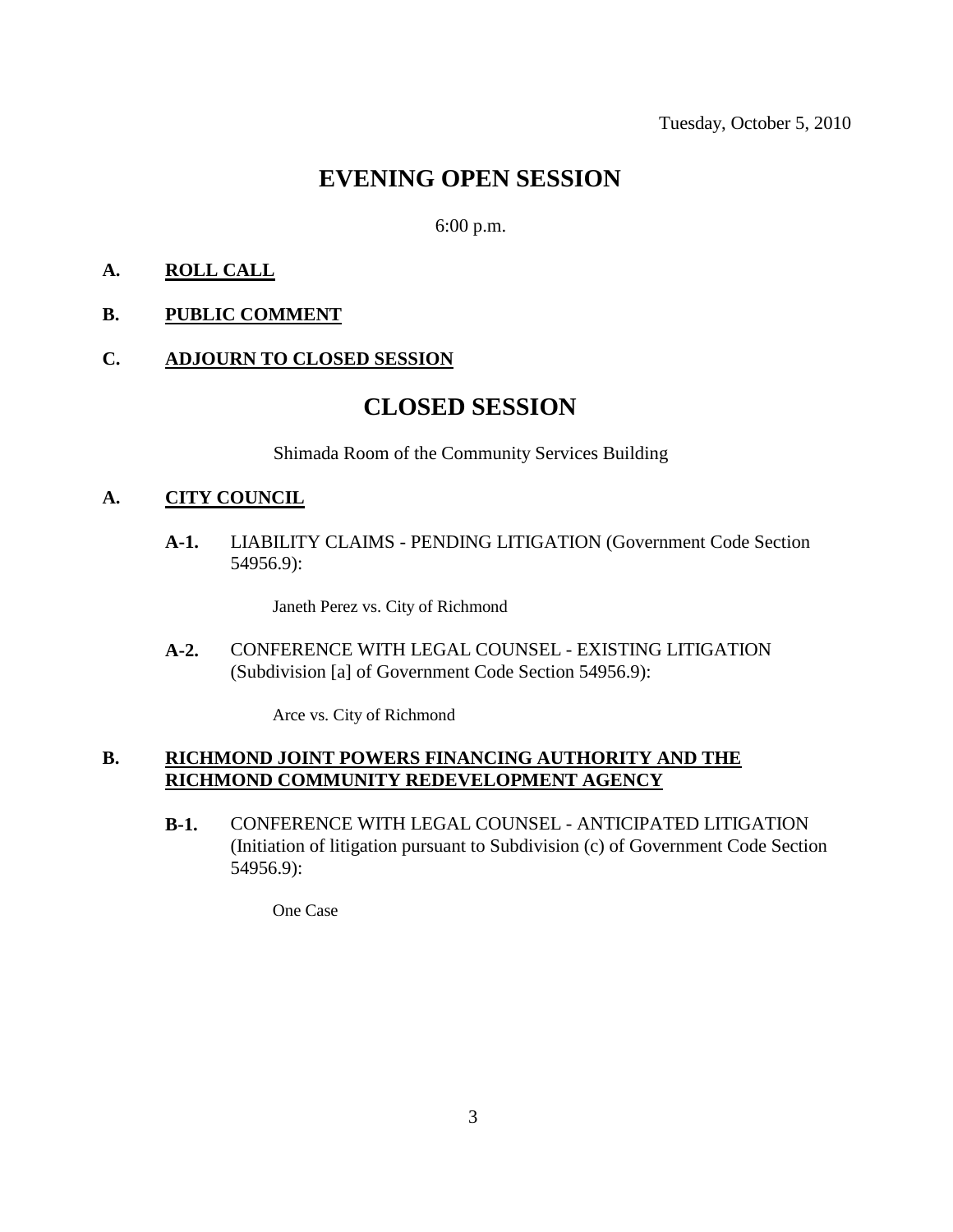# **JOINT MEETING OF THE RICHMOND REDEVELOPMENT AGENCY/RICHMOND CITY COUNCIL**

6:30 p.m.

- **A. PLEDGE TO THE FLAG**
- **B. ROLL CALL**
- **C. STATEMENT OF CONFLICT OF INTEREST**
- **D. OPEN FORUM FOR PUBLIC COMMENT**
- **E. AGENDA REVIEW**

#### **F. REPORT FROM THE CITY ATTORNEY OF FINAL DECISIONS MADE AND NON-CONFIDENTIAL DISCUSSIONS HELD DURING CLOSED SESSION**

#### **G. REDEVELOPMENT AGENCY BOARD CONSENT CALENDAR**

- **G-1.** ADOPT resolutions authorizing the filing of applications to the Contra Costa Transportation Authority ("CCTA") and Metropolitan Transportation Commission ("MTC") for grant funding under the CCTA Block Grant program for: (1) the Nevin Avenue (Transit Village Phase II) Street and Transit Access Improvement Project; and (2) the Barrett Avenue Bicycle Lanes Project - Richmond Community Redevelopment Agency (Steve Duran/Alan Wolken 307-8140).
- **G-2.** APPROVE the minutes for the June 15, 2010, and September 7, 2010, meetings City Clerk's Office (Diane Holmes 620-6513).

#### **H. CITY COUNCIL CONSENT CALENDAR**

**H-1.** ADOPT a resolution authorizing the acceptance of a \$10,000 Community Grants/Family Friendly Community Grant from First 5 Contra Costa Children and Families Commission to implement safety improvements to purchase a new piece of play equipment for the Solano Play Lot - Public Works Department (Yader A. Bermudez 231-3009).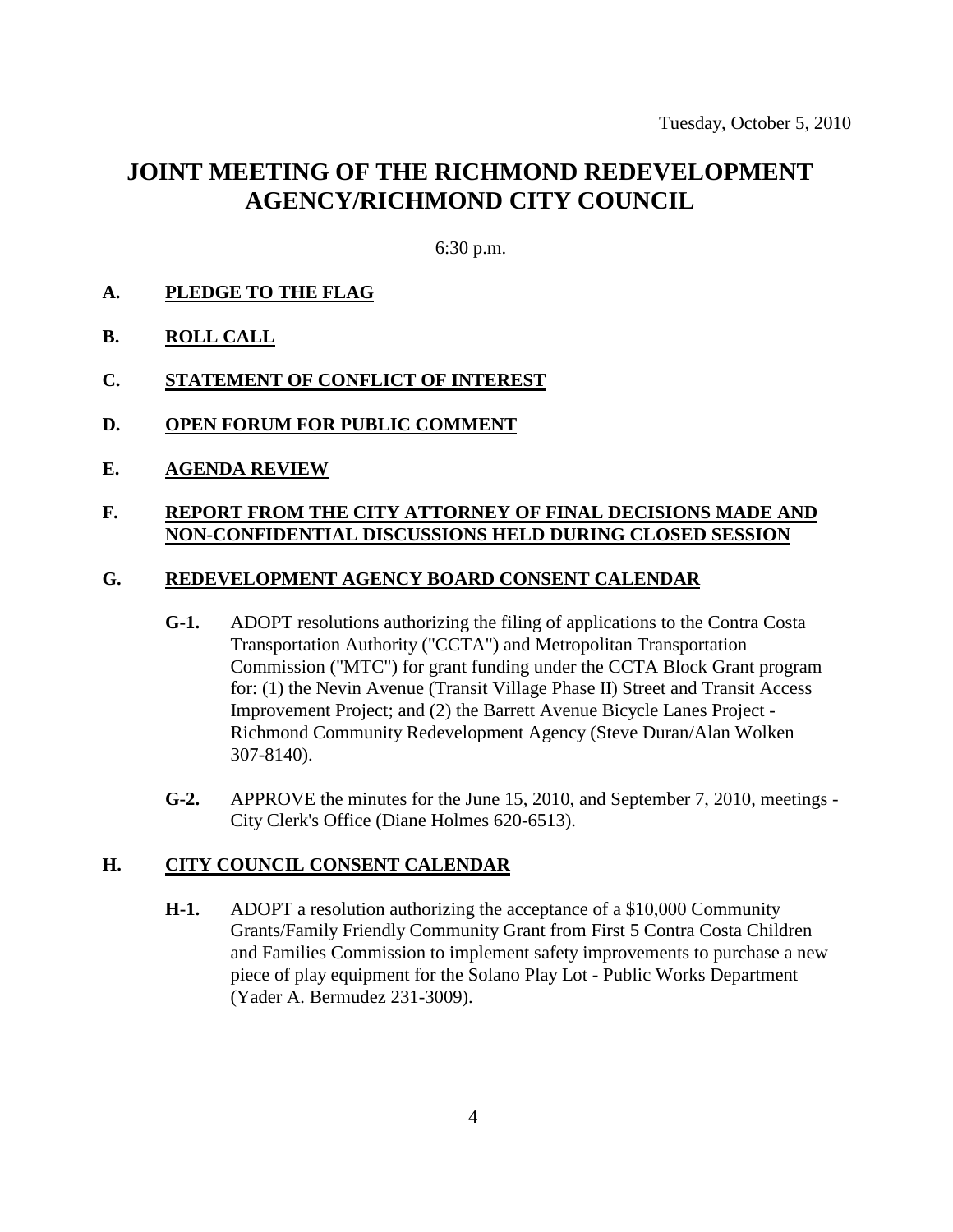- **H-2.** APPROVE the payment for annual support and licensing for fleet management software provided by Faster Asset Solutions, Inc. for use in maintaining fleet data records of city-owned equipment, in an amount not to exceed \$10,400 for Fiscal Year 2010/11 and in an amount not to exceed \$11,200 per year for Fiscal Years 2011/12 and 2012/13 - Public Works Department (Yader A. Bermudez 231-3009).
- **H-3.** APPROVE a nine-month contract with CPS Human Resource Services to develop and administer promotional examinations for Fire Inspector and Fire Marshal in an amount not to exceed \$27,400 for a term from September 1, 2010, to June 30, 2011 - Human Resources Management Department (Leslie Knight 620-6600).
- **H-4.** ADOPT a resolution approving a lease agreement between the City of Richmond and the Richmond Police Activities League ("RPAL") (as lessee) for the construction and maintenance of a parking lot at 175 23rd Street for 55 years at an annual rate of \$1.00 per year - City Attorney's Office (Randy Riddle 620- 6509).
- **H-5.** ADOPT a resolution revising the authorized signatures list on the Local Agency Investment Fund (LAIF) accounts to reflect the current staff assignments in the Finance Department. (This item was reviewed and recommended for approval by the Finance Committee at its September 17, 2010, meeting) - Finance Department (James Goins 620-6740).
- **H-6.** ADOPT a resolution authorizing the transfer of \$271,481 in unencumbered funds from the approved Fiscal Year 2009-2010 Budget to the Fiscal Year 2010-2011 Budget for the purposes of funding the enhancement of the Computer Aided Dispatch (CAD) portion of the Regional Public Safety Consolidated Radio System - Police Department (Chief Chris Magnus 621-1802).
- **H-7.** APPROVE a two-year contract with Valley Oil Company to deliver bulk fuel to all city fuel sites in an amount not to exceed \$1,095,000 for the 2010-2011 budget years. (This item was reviewed and recommended for approval by the Finance Committee at its September 17, 2010, meeting) - Public Works Department (Yader A. Bermudez 231-3009).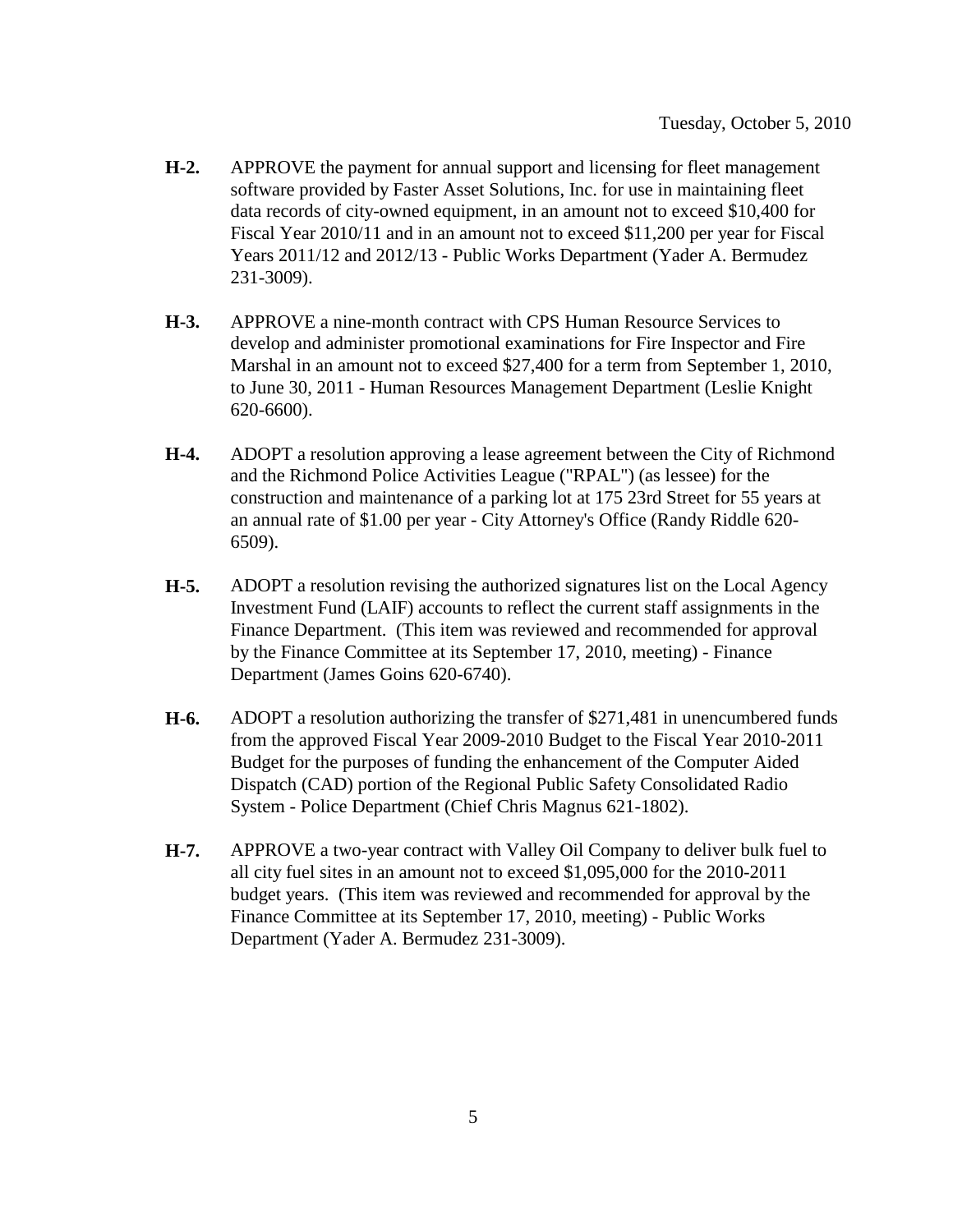- **H-8.** APPROVE a three-year (2010-2013) contract with Du-All Safety, LLC to provide safety program compliance services, in an amount not to exceed \$370,908 for three years beginning in Fiscal Year 2010-2011 through Fiscal Year 2012-2013, with annual adjustments as specified in the contract, and with an option to extend the contract for two one-year additional terms. (This item was reviewed and recommended for approval by the Finance Committee at its September 17, 2010, meeting) - Human Resources Management Department (Leslie Knight 620-6600).
- **H-9.** APPROVE an agreement with the Contra Costa County Office of the Sheriff-Coroner Crime Laboratory to continue providing a dedicated Forensic Firearms Technician to examine Richmond firearms evidence as well as other services, at a cost not to exceed \$201,000 from March 1, 2010, to February 28, 2012 (\$100,500 per year, for a two-year term). (This item was reviewed and recommended for approval by the Finance Committee at its September 17, 2010, meeting) - Police Department (Chief Chris Magnus 621-1802).
- **H-10.** APPROVE a vehicle lease agreement with Saadeh Corporation, dba Auto World, to provide the Richmond Police Department with undercover vehicles for use in its narcotics and special investigation operations in an amount not to exceed \$300,000 from July 1, 2010, to June 30, 2012 (\$150,000 per year, for a two-year term). (This item was reviewed and recommended for approval by the Finance Committee at its September 17, 2010, meeting) - Police Department (Chief Chris Magnus 621-1802).
- **H-11.** ADOPT a resolution declaring the official intent of the City of Richmond to reimburse itself for certain capital expenditures from the proceeds of indebtedness relating to the potential issuance of Qualified Energy Conservation Bonds under the American Recovery and Reinvestment Act. (Adoption of this resolution does not obligate the City of Richmond to issue the bonds if it deems that the financing will not be practicable) - Finance Department (James Goins 620-6740).
- **H-12.** ADOPT an ordinance (second reading) setting the tax rate for the Pension Tax Override Fund for Fiscal Year 2010-11 at 0.14% - Finance Department (James Goins and Antonio Banuelos 620-6740).
- **H-13.** ADOPT the revised guidelines governing the Private Sewer Lateral Grant Program to include a mutual homes association acting on behalf of each of its members individually - Councilmember Butt (621-6581).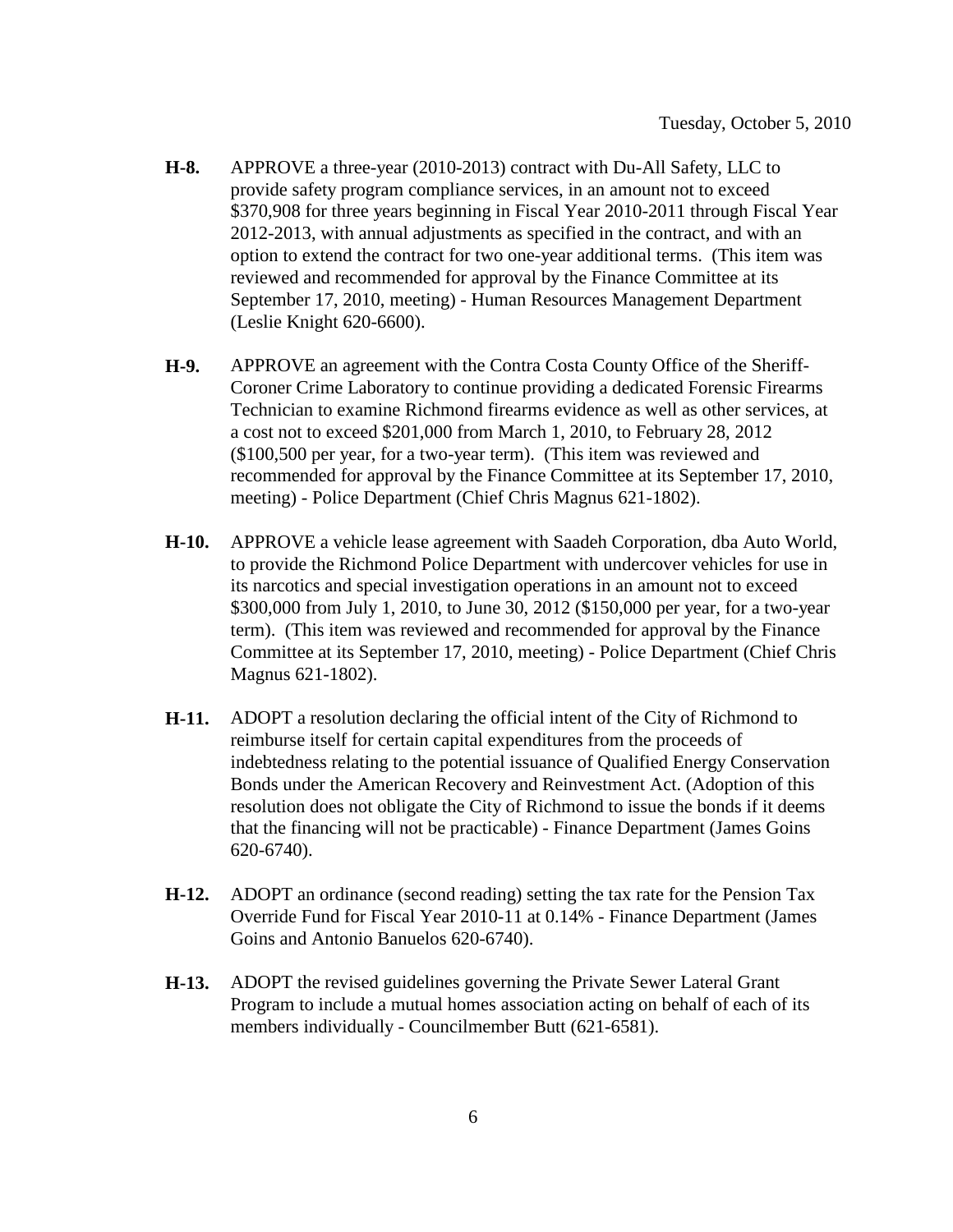**H-14.** APPROVE the minutes for the June 15, 2010, and September 7, 2010, meetings - City Clerk's Office (Diane Holmes 620-6513).

#### **I. RESOLUTIONS**

- **I-1.** ADOPT a resolution authorizing submittal of Measure C 2008 & 2009 "Growth Management Program Compliance Checklist" to Contra Costa County Transportation Authority (CCTA) to allow the City of Richmond to receive its allocation of Fiscal Year 2009-10 and 2010-11 Local Street Maintenance and Improvement Funds - Planning and Building Services Department (Richard Mitchell 620-6706).
- **I-2.** ADOPT a resolution in support of Robles-Wong v. California, and Campaign for Quality Education v. California litigation challenging the state's school finance system - Mayor's Office (Mayor McLaughlin 620-6503).

#### **J. ORDINANCES**

- **J-1.** INTRODUCE an ordinance (first reading) amending Chapter 3.58 of the Municipal Code (Human Relations and Human Rights Commission) to change the word order in the name of the Commission; add sections for findings, definitions, purpose and scope; and add to the list of functions a new item devoted to actively promoting a culture of peace - Mayor's Office (Mayor McLaughlin 620-6503).
- **J-2.** INTRODUCE an ordinance (first reading) amending the ordinance regulating Medical Marijuana Collectives adopted on September 21, 2010, to: (1) eliminate the requirement that a Medical Marijuana Collective submit a Determination Letter from the Franchise Tax Board indicating that the Collective is exempt from income taxes; (2) permit a Medical Marijuana Collective to be located in a C-2 zoning district if certain specified findings are made; and (3) clarify and make technical amendments to that ordinance - City Attorney's Office (Randy Riddle 620-6509).

#### **K. COUNCIL AS A WHOLE**

**K-1.** ADOPT a resolution amending the Personnel Rules to give preference points in examinations to Richmond residents after passing the Civil Service Exam. This will only apply to non-sworn personnel and first-time hires to fill a vacancy - Councilmembers Lopez and Viramontes (620-6581).